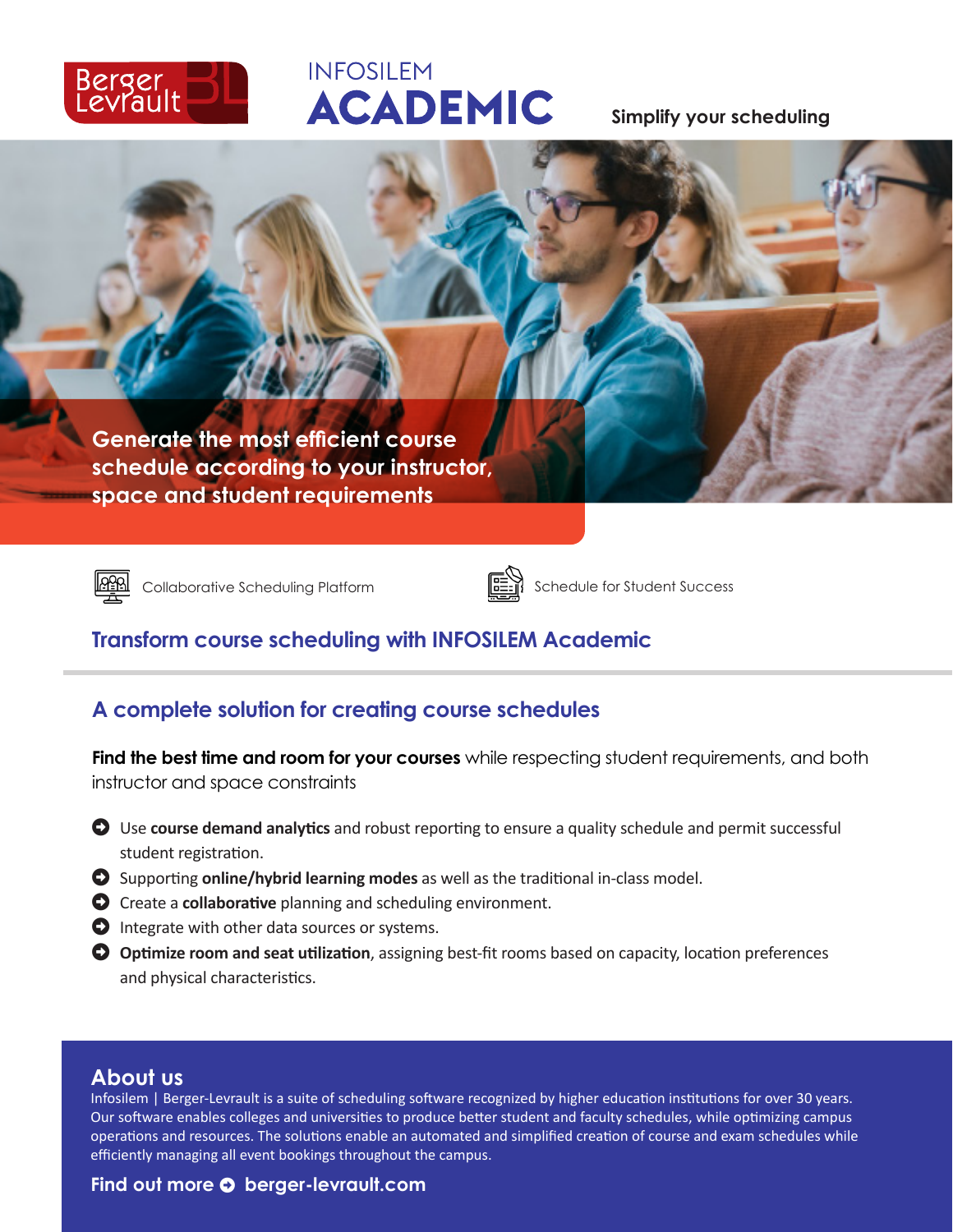## **A collaborative scheduling platform maximizing operational and scheduling efficiency**

Satisfy the needs of the many and **diverse stakeholders and participants** in your scheduling process. Enhance departmental section planning and ease central scheduling bottlenecks with the proper distribution of responsibilities to the right people.

#### **Manage your course and room scheduling**

**operations** with a complete set of sophisticated tools. Your scheduling function is demanding; demand the right set of tools to perform at your best.

**Use course demand analytics to create the right online and in-class schedule to support student progression and retention** 

Quality schedules encourage degree completion. Our **Course Demand Analytics**  provides visibility over how well your schedule fits the planned student progression.

## **Schedule courses at times that maximize student access**

- Arrow-Alterschedule is created, receive **feedback** on whether the times chosen for courses will allow students to register into what they need. Make **informed decisions** on time and room selection to ensure student access to courses.
- $\bullet$  Increase retention rates and promote on-time graduation with a schedule that really works for students.

## **Analyze demand for courses and see whether the supply of planned seats is enough to meet it**

- $\bullet$  Facilitate demand-based section planning. Are there enough seats available in the appropriate courses for all the students that need them?
- $\bullet$  Quickly see the source of demand from which programs, and how many projected students, and plan accordingly.

## **Support for Online/Hybrid modes of delivery**

As the number of online offerings increase, leverage the use of virtual rooms while allowing for **travel time between online and**  in-class course offerings. Rich reporting tools and validations to ensure the best online experience for your students and staff.

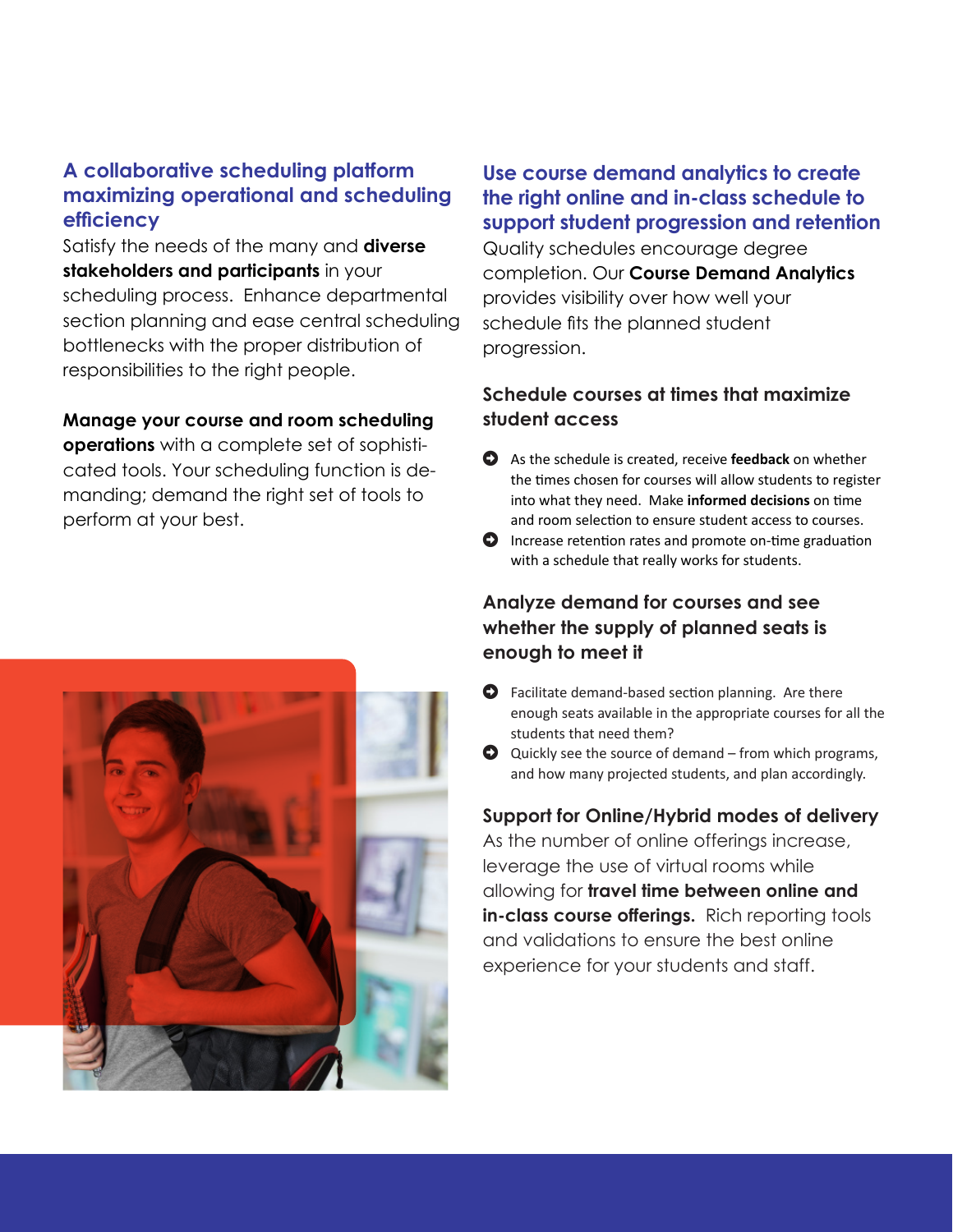## **Recognize faculty preferences for time and place while respecting institutional policies or guidelines**

- $\bullet$  Increase retention rates and promote on-time graduation
- $\bullet$  Comply with the varied needs of full-time, sessional and part-time instructors.
- $\bullet$  Detailed reporting and validations to ensure rules are respected.
- $\bullet$  Provide earlier review of timetables.

## **Optimized room scheduling**

Use institutional space efficiently while respecting departmental priorities and preferences through a powerful room-assignment algorithm that matches the enrollment and space requirements of course offerings to the appropriate rooms.

## **A single platform to promote stakeholder collaboration**

- $\bullet$  One platform for all scheduling and reporting functions.
- $\bullet$  A shared environment and holistic view of the scheduling data.
- $\bullet$  Meet the needs of all stakeholders in the scheduling process.
- $\bullet$  Role-based and permission driven to maintain independence while working in a collaborative environment.

## **Integrate with corporate systems for data import/export or publication**

- $\bullet$  Streamline operations with robust and flexible data ex change.
- $\bullet$  Leverage web services to feed the scheduling platform the data needed or to extract to other systems.
- $\bullet$  Save time and maintain data consistency between systems.



## **Features**

## **Interactive scheduling tools and time-saving automated processes**

- $\bullet$  Use the interactive move screen to make informed decisions on time and room selection.Let the course demand matrix guide your time selection.
- $\bullet$  Visualize data relationships.
- $\bullet$  Quickly update hundreds of records at once with batch edit functionality.
- $\bullet$  Avoid scheduling errors with live conflict checking.

#### **Graphic timetables, robust validation and business intelligence reporting**

- $\bullet$  Graphical timetables display schedules. Select multiple resources and view combined schedules.
- $\bullet$  Validation reports inform you of any conflicts.
- $\bullet$  Data consistency reporting assists in assessing data completion.
- **O** Report on course distribution, student distribution, room utilization and much more.